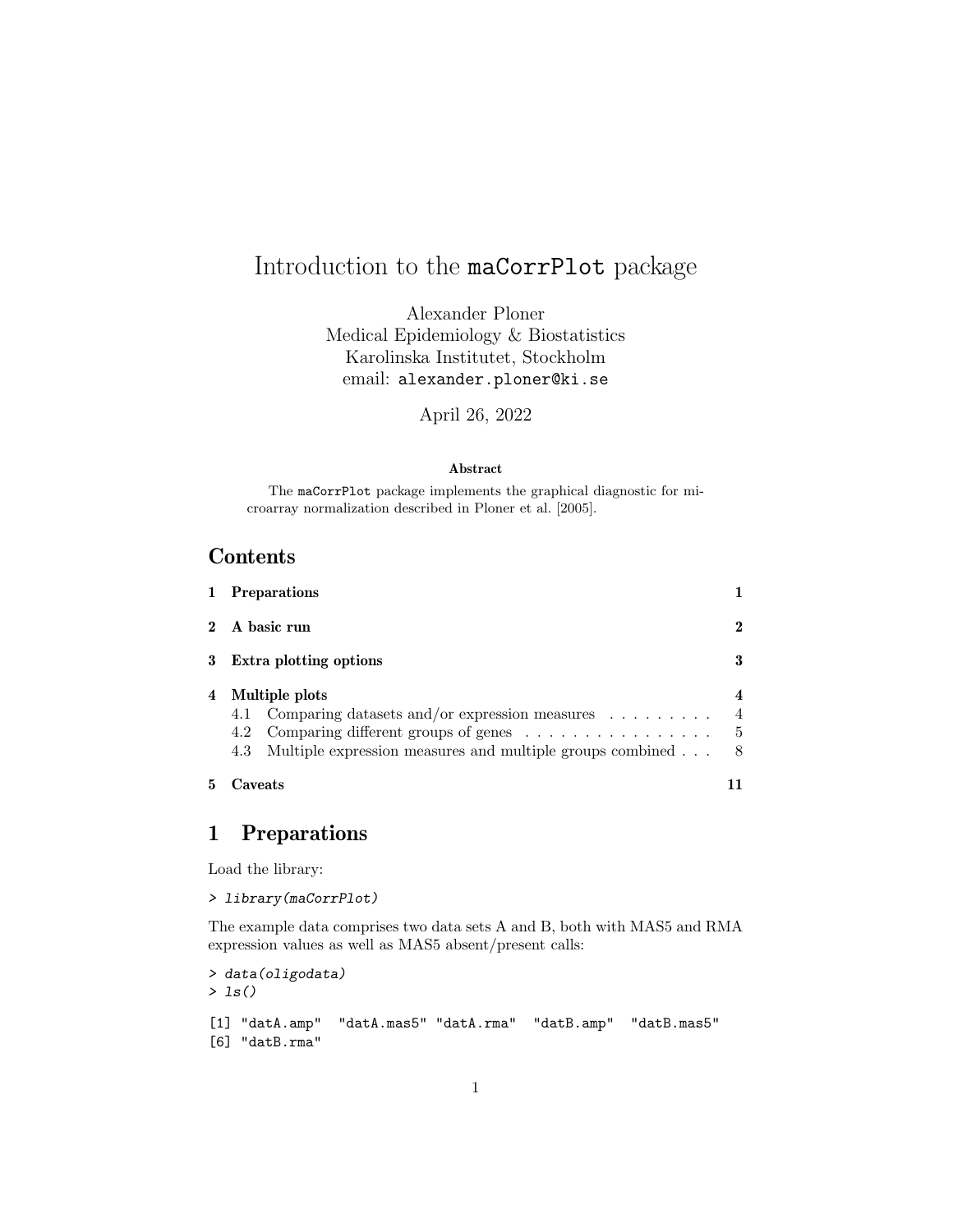All example data has the same size, 5000 genes and 50 samples, and is anonymized. The MAS5 values are logarithmized and normalized to the global mean:

```
> dim(datA.mas5)
[1] 1000 30
> datA.mas5[1:5, 1:5]
      patA1 patA2 patA3 patA4 patA5
g1 1.892772 1.777989 2.2940157 2.155852 1.646282
g34 4.545046 5.265904 4.5486268 4.084411 4.737238
g46 5.028556 5.723734 5.2496368 5.716545 6.326813
g50 1.828328 1.450986 0.8753628 1.506495 1.341759
g83 5.023097 5.300183 5.4978311 5.634437 5.901166
```
### 2 A basic run

The idea is that random pairs of genes should on average be have zero correlation. We start therefore by drawing a random sample of pairs from the RMA values for data set A:

```
> corrA.rma = CorrSample(datA.rma, np=1000, seed=213)
```
This specifies the data set to use, the number of random pairs of genes (1000), and the starting seed for the random sampling (for the sake of replicability).

The random sample can then be plotted to produce Figure 1:

#### > plot(corrA.rma)

This plots the average correlation as a function of the average variability of the pair of genes: the average correlation for the pairs of genes with the lowest variability is clearly positive, and the confidence intervals (vertical bars) indicate that this effect is much larger than expected by chance. We conclude that there is some issue with the normalization of low-variance genes in the RMA data.

Note that corrA.rma is basically just a data frame that contains the required information for plotting, plus some auxiliary quantities:

```
> corrA.rma[1:5,]
```

```
Correlation StdDev Mean sd1 sd2 m1
1 -0.0849230177 0.13055150 7.325513 0.1976305 0.6605836 7.556292
2 0.0008616332 0.10759448 8.358497 0.3315128 0.3245561 9.262462
3 0.0435180188 0.23726543 7.391163 0.3314405 0.7158613 8.038535
4 0.1435507207 0.06836852 8.120889 0.2169918 0.3150743 7.168125
5 0.1415609560 0.17410383 6.543966 0.9446680 0.1843016 6.402677
       m2 ndx1 ndx2
1 7.094733 440 428
```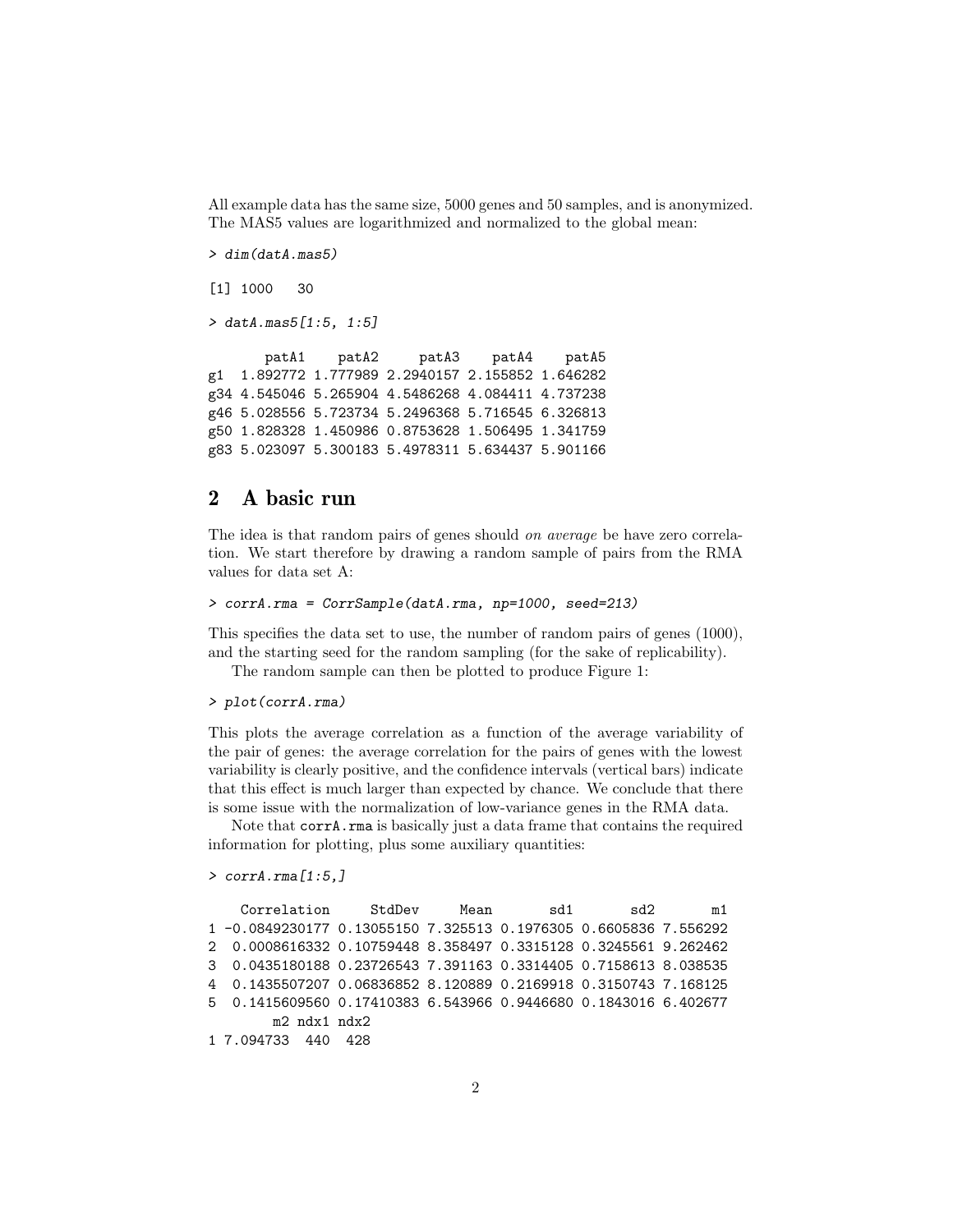> jj = plot(corrA.rma) > print(jj)



Figure 1: Basic correlation plot for the RMA values of data set A. Note that the assignment to jj and the extra print command shown above the figure are required by the vignette setup; plot(corrA.rma) on its own is sufficient for interactive data analysis.

2 7.454533 272 329 3 6.743790 957 737 4 9.073653 727 733 5 6.685255 546 144

# 3 Extra plotting options

By default, only the average correlations are shown, as in Figure 1, but the underlying correlations and average standard deviations can be included via scatter=TRUE, see Figure 2.

Additionally, a very simple theoretical model for lack of normalization can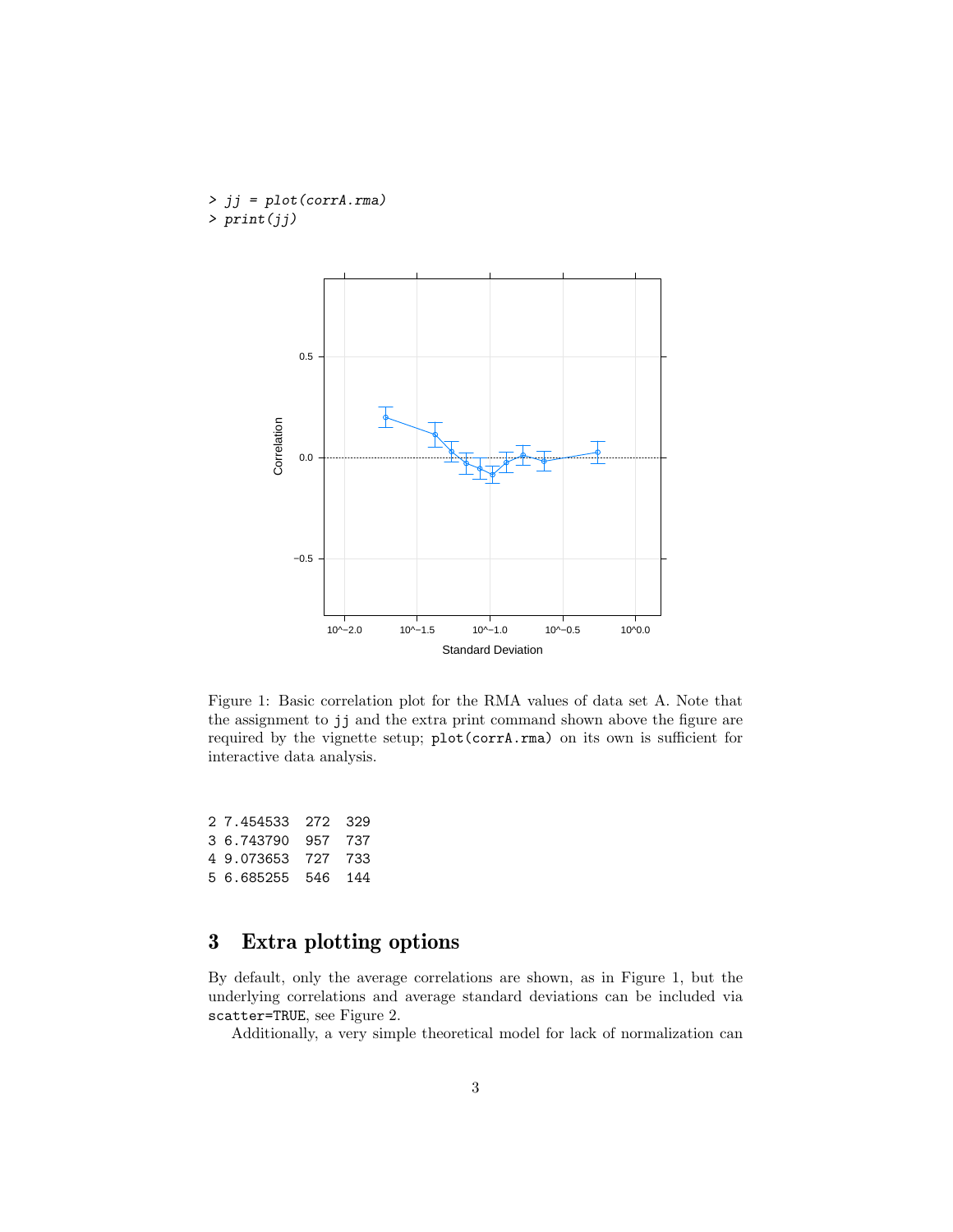

> jj = plot(corrA.rma, scatter=TRUE, curve=TRUE) > print(jj)

Figure 2: Correlation plot for the RMA values of data set A, with added scatter and model curve

be overlayed on the curve of average correlations via model=TRUE, see Ploner et al. [2005] for details. In Figure 2, the agreement betwen the red model curve and the average correlations is only approximate, indicating that the situation here is more complex than the simple model.

## 4 Multiple plots

#### 4.1 Comparing datasets and/or expression measures

Multiple objects created by CorrSample can be shown in the same plot. This allows easy comparison of normalization problems between different expression measures, different data sets, or both.

Let's start with comparing the MAS5 expression values of dataset A with the RMA values. First we draw a random sample of genes from dataset A and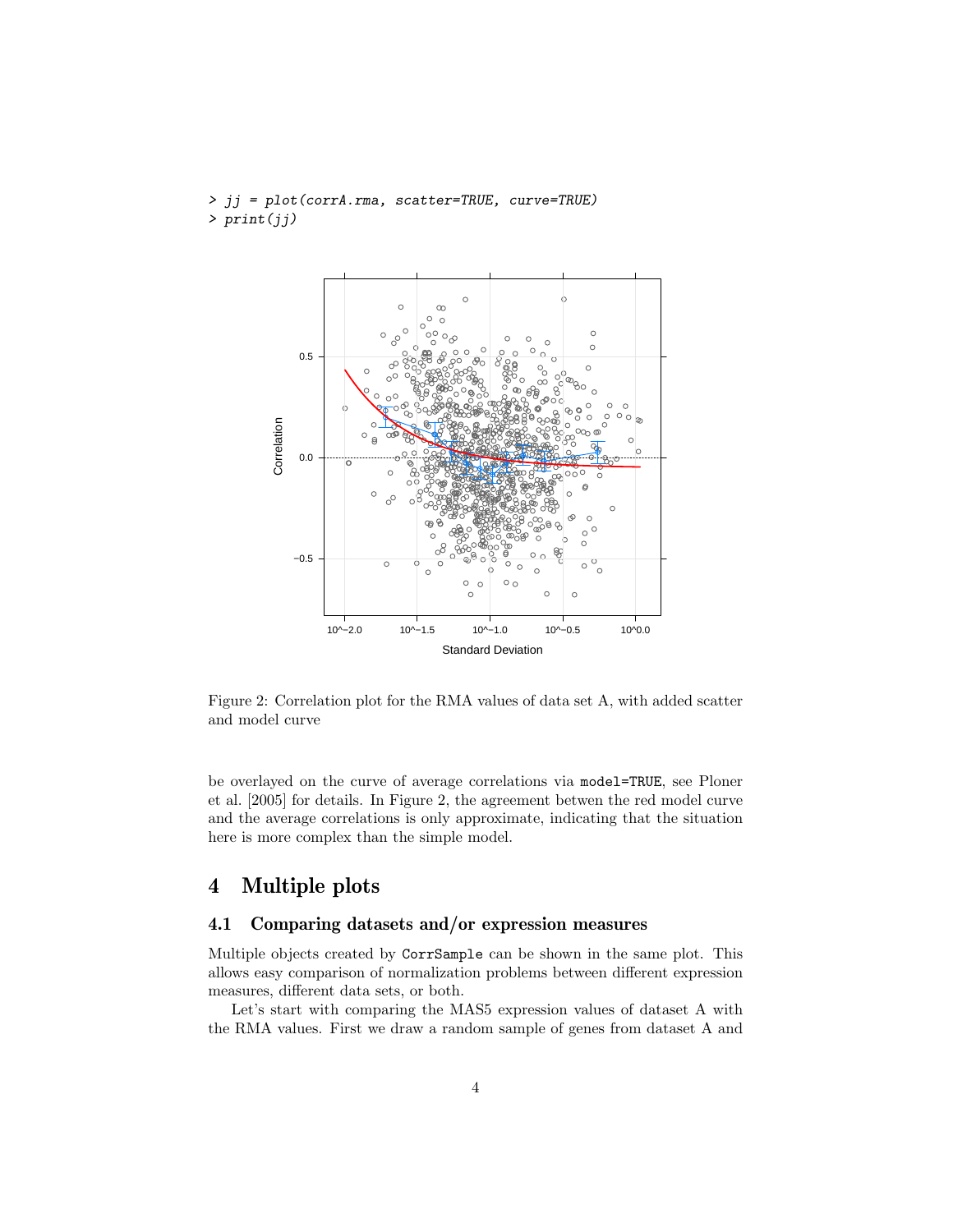compute their correlations etc.:

> corrA.mas5 = CorrSample(datA.mas5, np=1000, seed=213)

Then we plot the sampled correlations for both data sets:

> plot(corrA.mas5, corrA.rma, cond=c("MAS5","RMA"))

This produces Figure 3. Note that we use the argument cond to specify appropriate labels for the plot; if it is missing, the plots are just numbered in the order in which they appear in the argument list.

Let's assume that we want to compare MAS5 and RMA for both datasets, A and B, at the same time. We first sample random pairs of genes for dataset B:

```
> corrB.rma = CorrSample(datB.rma, np=1000, seed=214)
> corrB.mas5 = CorrSample(datB.mas5, np=1000, seed=214)
```
We can then go ahead and plot everything in the same manner as before:

```
> plot(corrA.mas5, corrA.rma, corrB.mas5, corrB.rma, cond=c("MAS5/A","RMA/A","MAS5/B","RMA/B"))
```
This perfectly feasible, though cond can be specified differently to create the somewhat more pleasing arrangement shown in Figure 4:

 $> plot(corrA.mas5, corrA.rma, corrB.mas5, corrB.mas, corrB.rma, cond-list(c('MAS5'', TRMA'', 'MAS5'', 'RMA'')$ 

Here we specify a list of two factors that characterize the objects to be plotted independently, which results in the nested plot titels in Figure 4.

#### 4.2 Comparing different groups of genes

We may want to compare directly how well different groups of genes are normalized within the same data set and for the same expression measure. One possibility of doing this would be to sub-divide the original dataset, to run CorrSample separately on the different subsamples, and to plot these together, as demonstrated in the previous section.

The plot-method for objects created by CorrSample however supports a different mechanism that allows to show different correlation curves overlayed in the same plot. We demonstrate this mechanism by comparing the correlation curves of genes that were reliably measured (i.e. have a high number of present calls) and genes that were not (i.e. have a low percentage of present calls).

We start by computing the number of present calls for each gene:

#### > pcntA = rowSums(datA.amp=="P")

Each gene has between 0 and 30 present calls; in our example, genes tend to have either all present calls or no present calls, see Figure 5(a). Correspondingly, if we compute the average number of present calls for the random pairs of genes for which we have computed the correlations,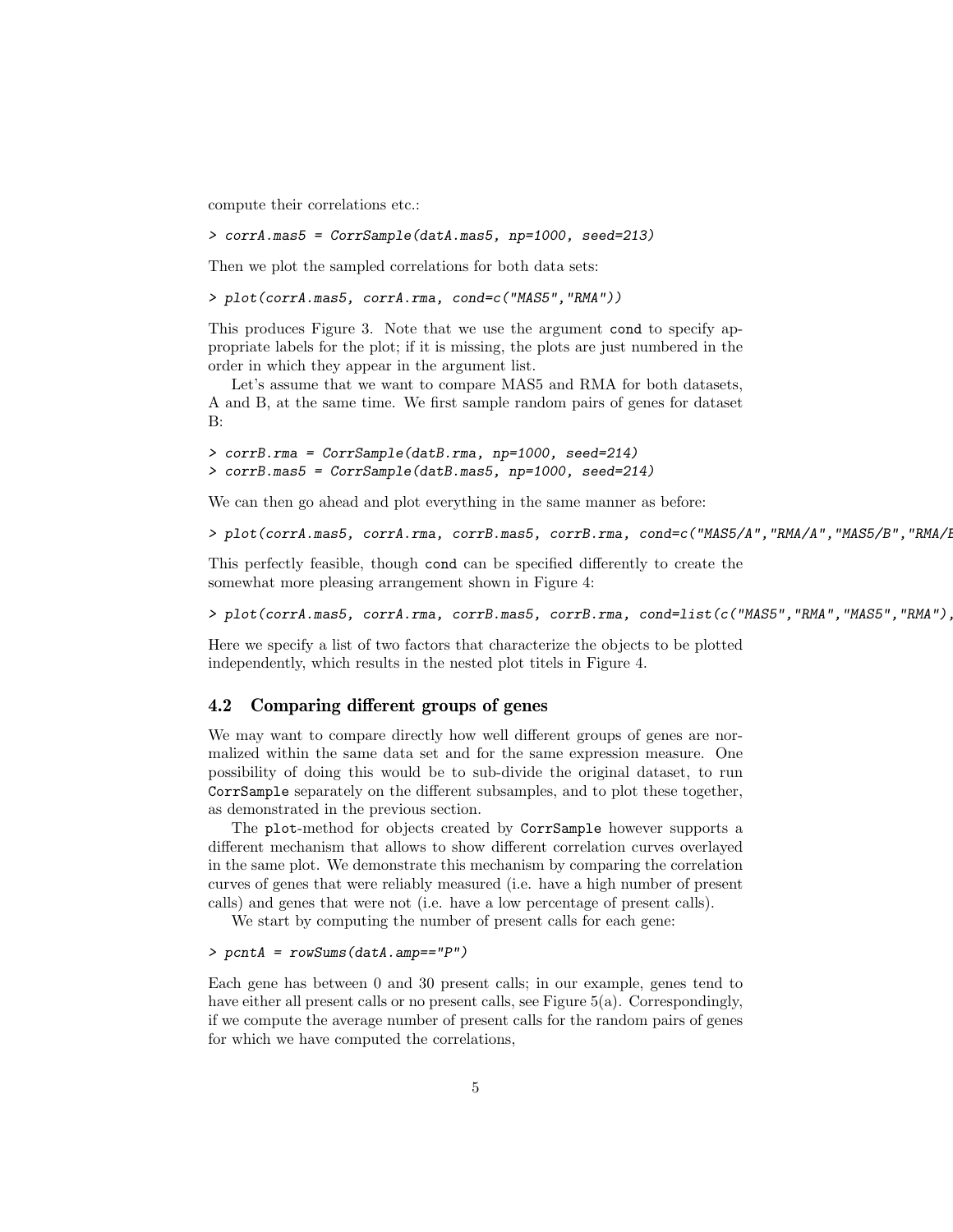

> jj = plot(corrA.mas5, corrA.rma, cond=c("MAS5","RMA"))  $>$  print(jj)

Figure 3: Multiple correlation plot, showing the correlation plot for both MAS5 and RMA values of dataset A.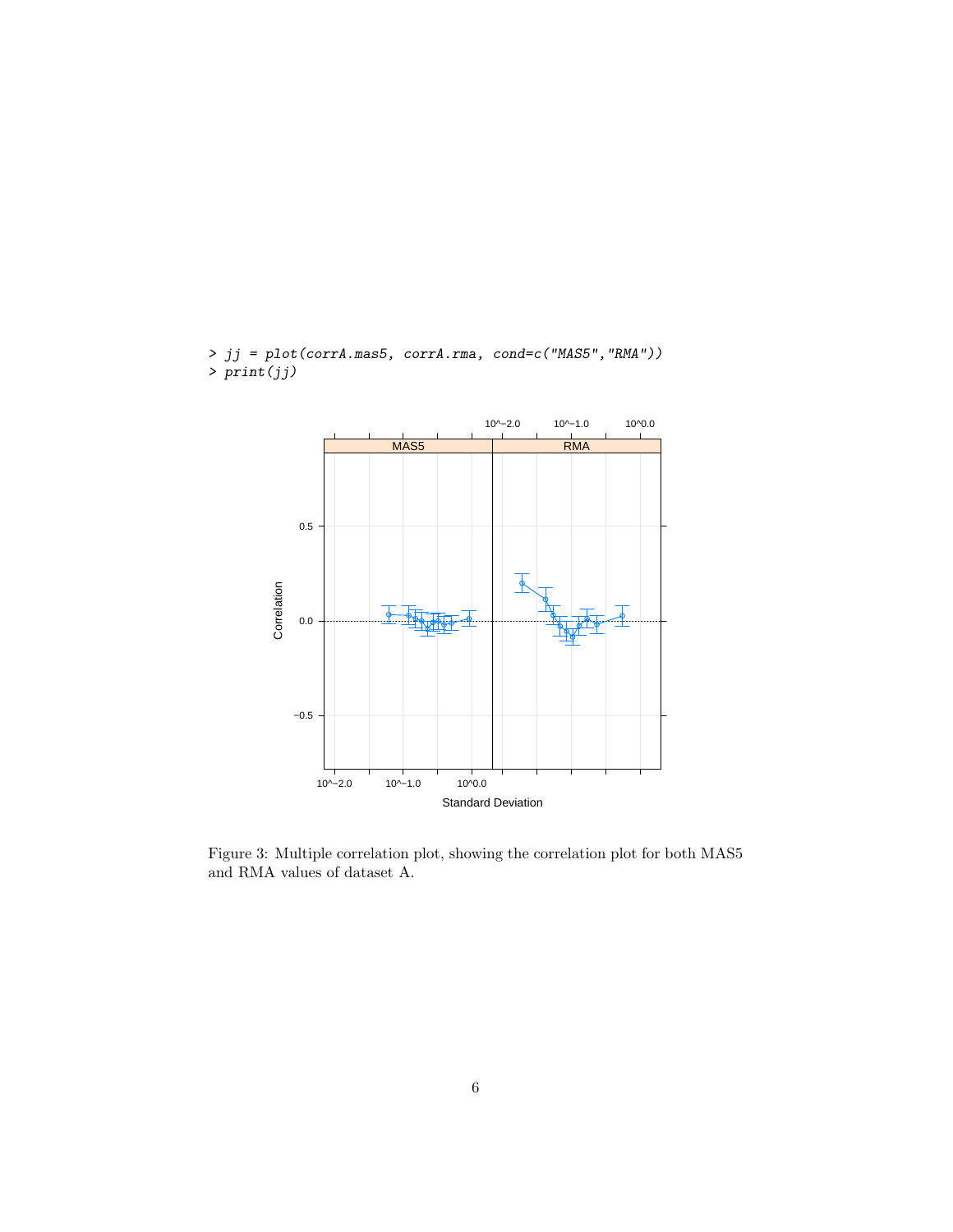$> jj = plot(corrA.mas5, corrA.rma, corrB.mas5, corrB.mas7, corrB.rma, cond-list(c("MASS", "RMA", "MAS5", "HAS5", "A$  $>$  print $(jj)$ 



Figure 4: Multiple correlation plot, showing the correlation plot for MAS5 and RMA values for both dataset A and B.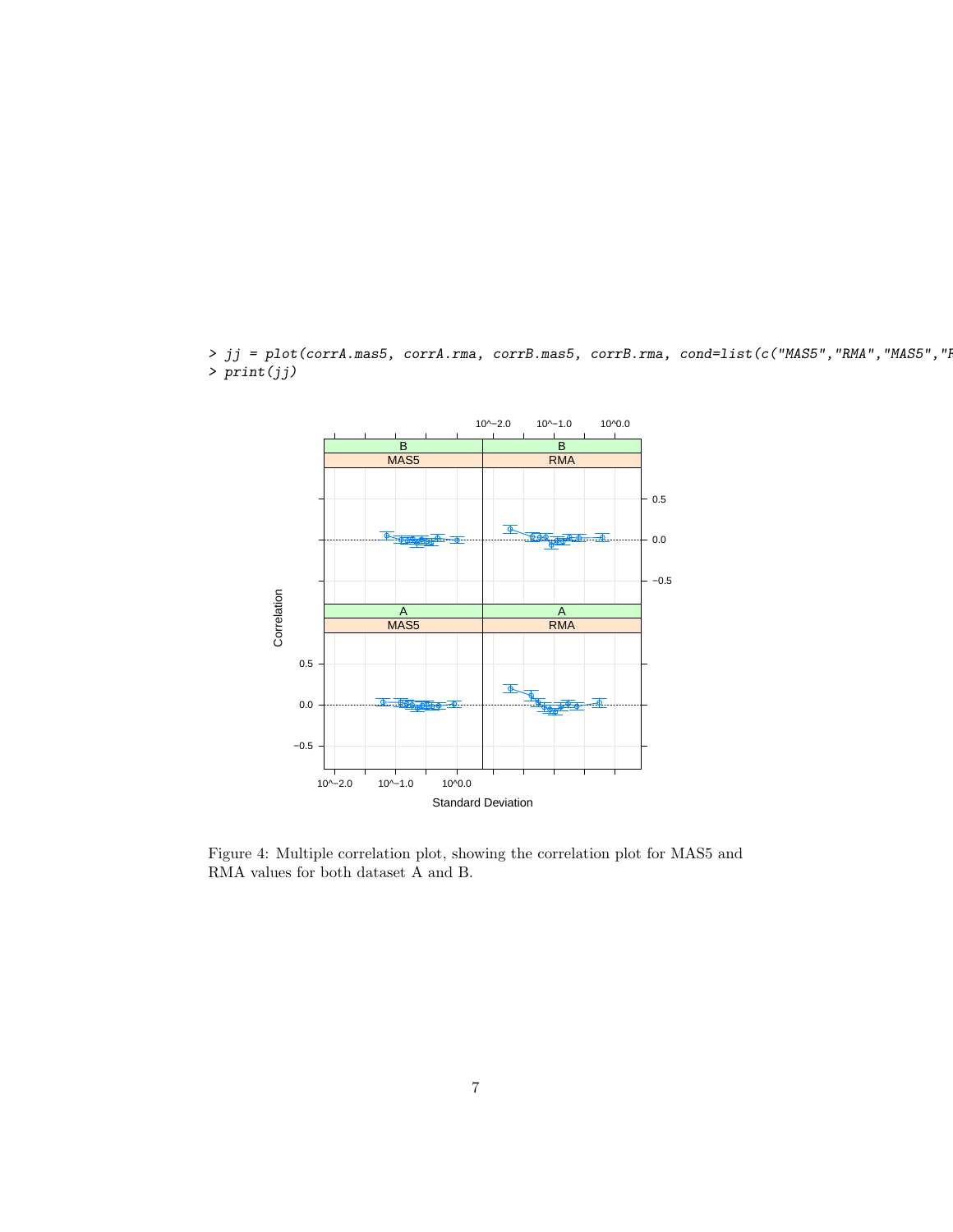

Figure 5: Distribution of the number of present calls on the 30 chips for all 5000 genes in dataset A (left), and of the average number of present calls for the random pairs of genes oused in corrA.rma (right).

#### > pcntA.pairs = (pcntA[corrA.rma\$ndx1]+pcntA[corrA.rma\$ndx2])/2

these pairs will come in three flavors: pairs that are both present, pairs that are both absent, and mixed pairs, see Figure 5(b), and we can define a useful classification of the pairs of genes as follows:

```
> pgrpA.pairs = cut(pcntA.pairs, c(0, 10, 20, 30), include.lowest=TRUE)
> table(pgrpA.pairs)
```
pgrpA.pairs [0,10] (10,20] (20,30] 306 450 244

This classification is now simply passed to plot via the argument group:

```
> plot(corrA.rma, groups=pgrpA.pairs, auto.key=TRUE)
```
This results in Figure 6, showing the correlation cruves for the three different classes of pairs in different colors. It appears that the extra correlation at the origin is due to pairs where both genes have few or no present calls.

Note that the argument auto.key creates the legend at the top of Figure 6. Generally, all arguments to xyplot can be used in calls to this plot-method.

#### 4.3 Multiple expression measures and multiple groups combined

Figure 7 shows how multiple expression measures and groups of genes can be combined in the same plot. Note that we make use of the fact that we had the same random seed, and therefore the same random pairs of genes for both MAS5 and RMA, therefore we can recycle the classification variable pgrpA.pairs.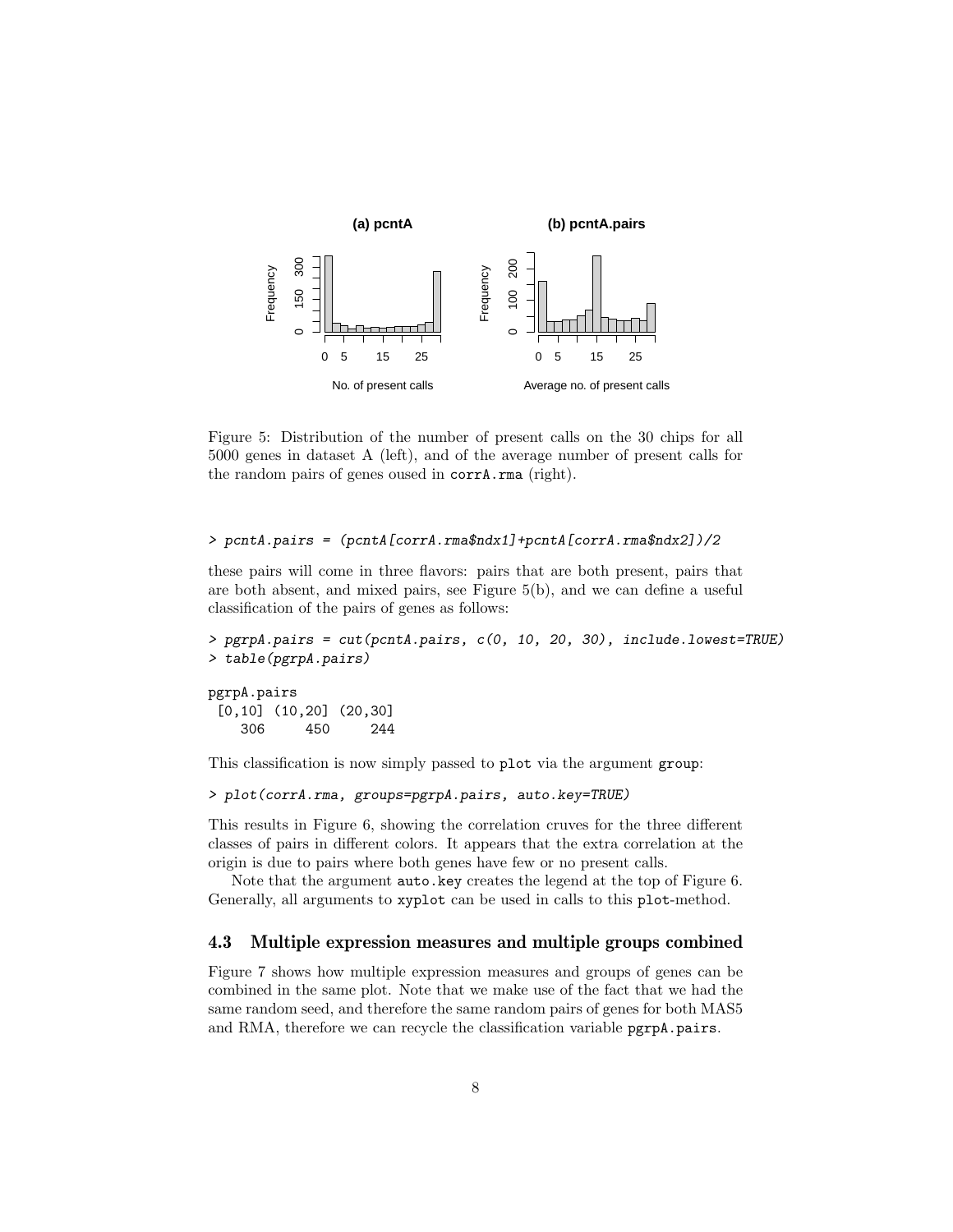

> jj = plot(corrA.rma, groups=pgrpA.pairs, auto.key=TRUE)  $> print(jj)$ 

Figure 6: Multiple correlation plots for pairs of genes with low, medium, and high average number of present calls between them.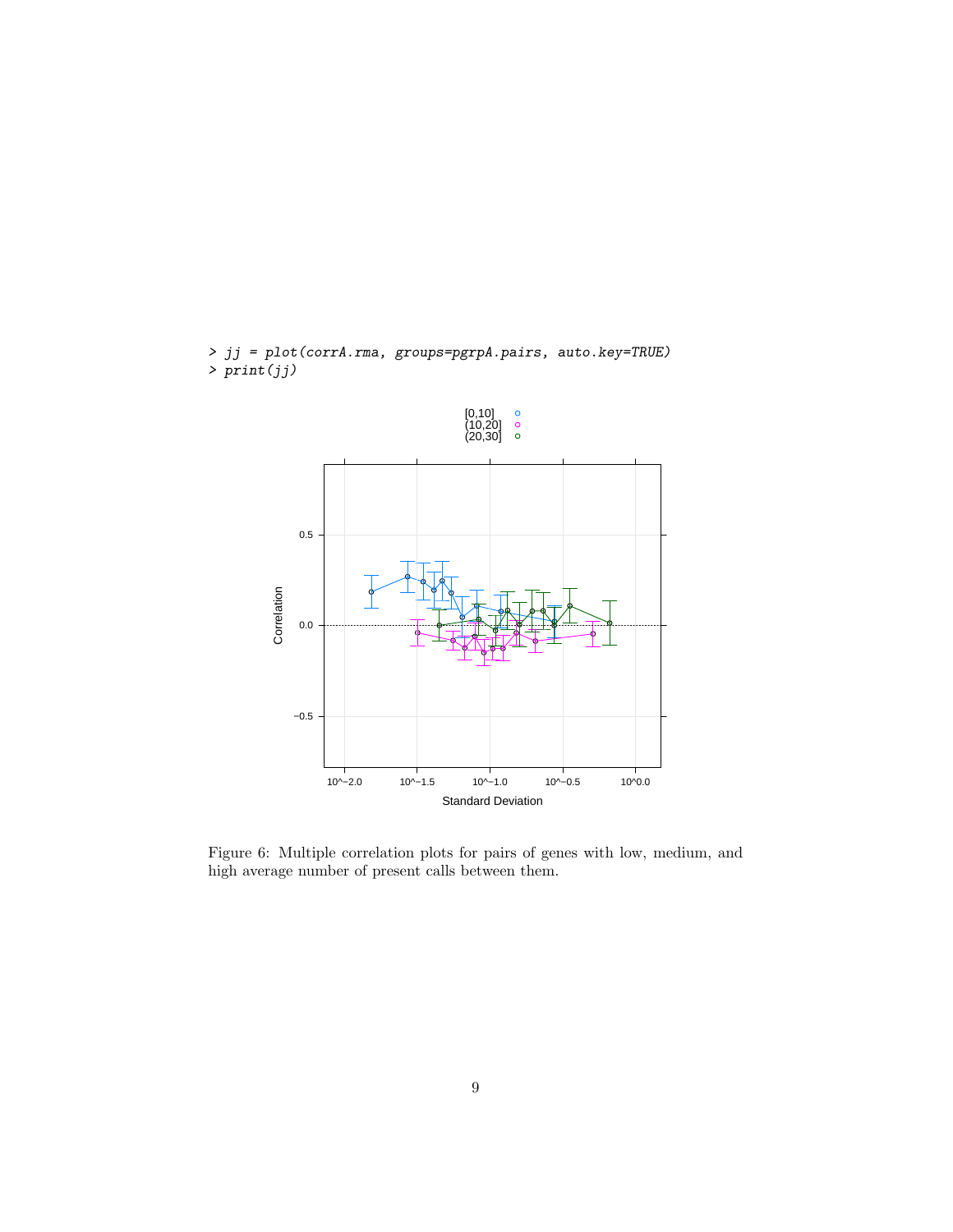

> jj = plot(corrA.mas5, corrA.rma, cond=c("MAS5","RMA"), groups=list(pgrpA.pairs, pgrpA.paii > print(jj)

Figure 7: Multiple correlation plot for different groups of genes and two different expression measures. The number of intervals for which we compute average correlations has been reduced to five to avoid clutter, and the vertical axis of the plot has been reduced to avoid empty space.